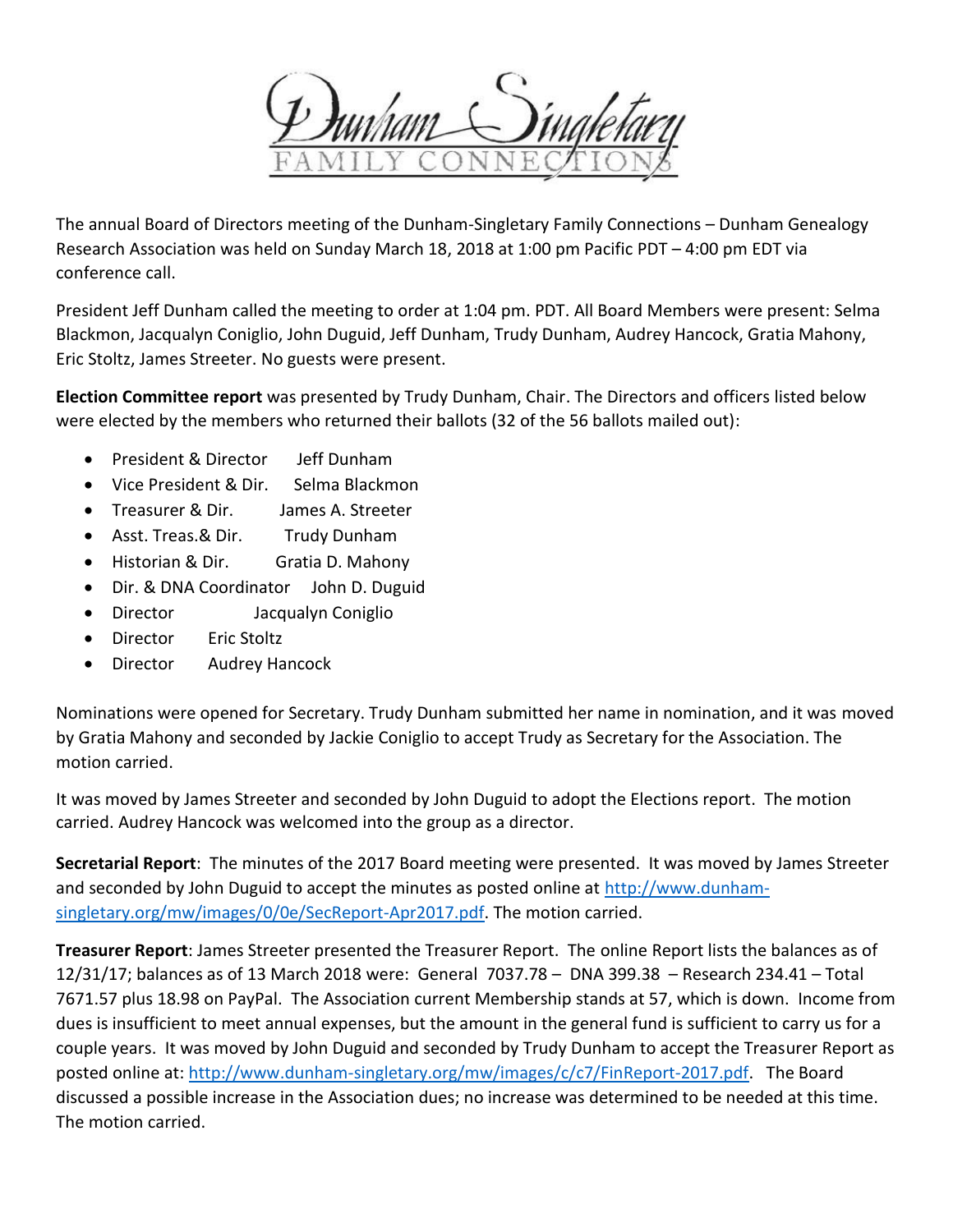**2018 Proposed Budget**: James Streeter presented the Proposed Budget for 2018:

| Domain Registration<br><b>Total</b>                      | 00.00<br>1,885.00 | Donation by Jeff Dunham        |
|----------------------------------------------------------|-------------------|--------------------------------|
| Research Fees and Supplies                               |                   | 1,800.00 Paid to Gratia Mahony |
| <b>Federation of Genealogical</b><br>Societies           | 45.00             | dues                           |
| <b>Annual Corporation</b><br>Reporting Fee, register dba |                   | 40.00 Paid to state of Montana |

It was moved by Jeff Dunham and seconded by Audrey Hancock to accept the budget as proposed. The board discussed whether there would be a cost associated with creating a new logo; no costs were anticipated. The motion carried.

**DNA Project Report**: John Duguid presented the DNA Project Report. The Project includes 144 people (109 men and 35 women; the women are not included in the statistics below).

Haplogroup I-M253 - Deacon John = 40 members Haplogroup I-M253 - not named Dunham = 4 members Haplogroup I-M223 - Dunham/Singletary = 31 members Haplogroup R-M269 - Dunhams of Anglo-Saxon origin = 18 Haplogroup R-M269 - non Dunhams = 1 Haplogroups various - Dunhams = 5 Haplogroups various - non Dunham or Singletary = 10

It was moved by Gratia Mahony and seconded by Jeff Dunham to accept the report as submitted. The Board discussed current costs (\$162 for 37 markers, \$261 for 67 markers and \$352 for 111 markers), the value of autosomal testing, and periodic sales for DNA tests. The DNA costs listed on our website need to be updated. It was agreed that the Association newsletter should include articles on the value of DNA testing and autosomal tests in the near future; Jeff and Eric will write or contribute to these. If a DNA test is ordered when a sale is in effect, we can credit back the fee different paid. (The next newsletter will be published April 15). The report was adopted as submitted.

**Research Report**: Gratia Mahony presented the Research Report.

The Association Research goal is to disseminate the results of the research conducted by Historian Mahony (or with other researchers) via the Association newsletter and website. Email and social media queries are also answered, drawing on previous research and new efforts. In 2017 6 queries took considerable time and research to answer. Sometimes (in the case of the Mormon Dunhams in Allegany Co. NY) these queries turn into articles. Gratia tries to address all the Dunham lines in the newsletter.

In 2017 the following topics were addressed by articles:

15 January, 2017: Article on Mellie Dunham, fiddler from Oxford County, Maine (line of Deacon John Dunham); article on George Comley Dunham of St. Johns, New Brunswick Canada (line of Dunham Singletary of Woodbridge NJ). Article on Dunham's Station, Tennessee, and Belle Meade Mansion (line of early Joseph Dunham, prob. of Scots-Irish descent)